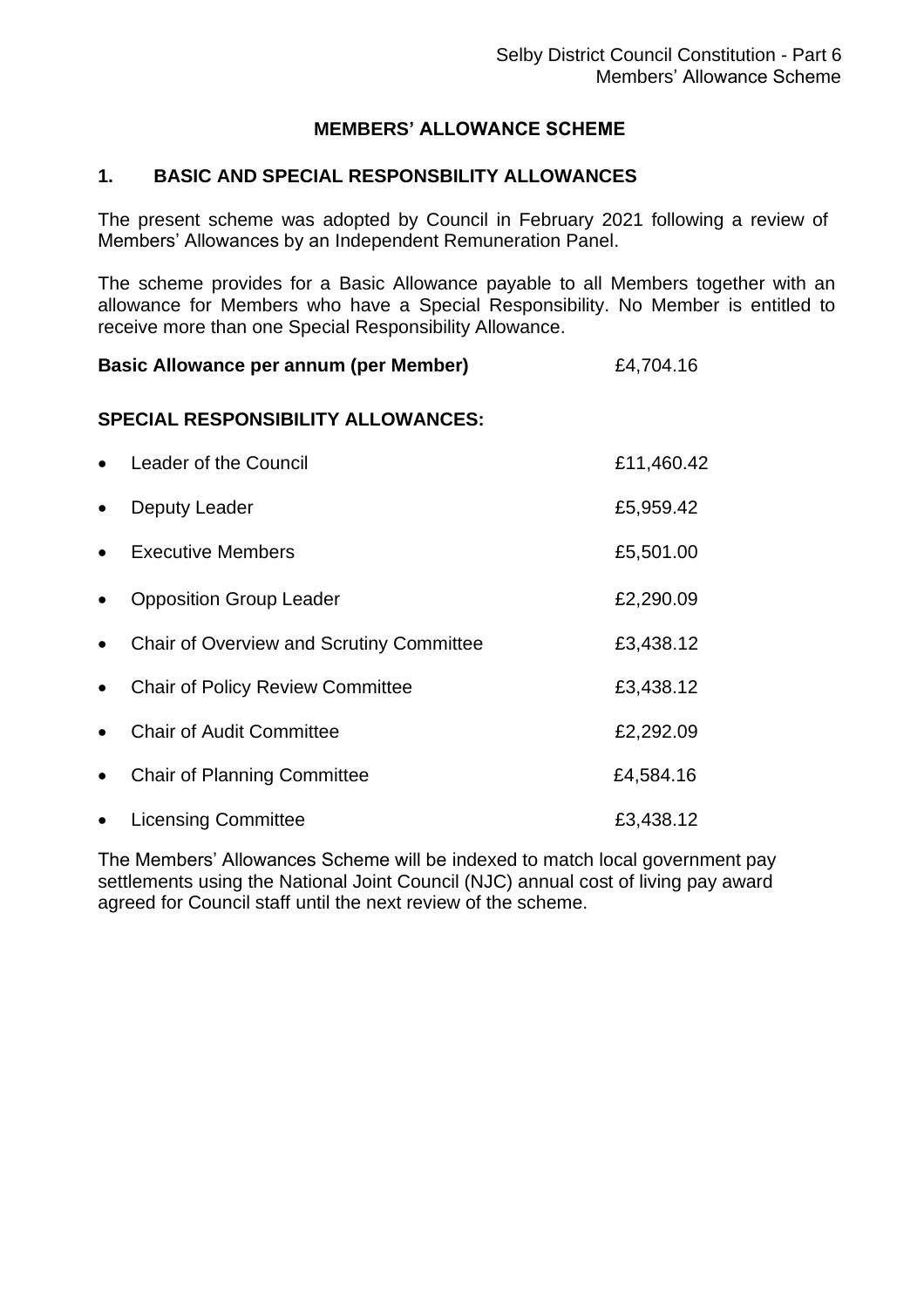# **2. TRAVEL AND SUBSISTENCE**

The travel and subsistence allowances payable to Councillors are in line with the Officer's Travel and Subsistence Policy.

# **TRAVEL**

Councillors and non Council appointed Members are entitled to claim travelling costs for attending meetings and other duties associated with being a Councillor or representing however travel costs for attending political group meetings will not be paid.

Anyone submitting a claim must ensure they hold valid insurance. In hold this insurance, the driver must have a valid UK driving licence and be driving a roadworthy vehicle (with a valid MOT if applicable).

The Council will pay travelling allowances based on the cost of public transport, or essential or casual car user allowance, whichever is the least cost.

#### **Receipts**

As of 1 July 2018, Councillors using their vehicles for business purposes will no longer have to provide fuel purchase VAT receipts in support of their claim. However, in accordance with HMRC guidelines, the Councillor must retain the receipt(s) and produce these as and when required by Human Resources or audit. HMRC rules are that such receipts should be kept for a minimum of six years and available for audit at any time during this period.

#### Submission Dates

All requests for business related expenses must be submitted for approval within a six month period from the date the expense was incurred.

All travel claims are to be submitted on a travel claim form. Payment will be made through the payroll on a monthly basis. The form should be submitted by the payroll deadline set.

### Taxis

The cost of taxis may be reimbursed where their use is considered essential.

### **SUBSISTENCE**

**Please note:** to be able to claim any monies for the subsistence allowances listed below, valid receipts **must** be attached to the relevant claim form.

### **Criteria**

The purpose of subsistence is that a Councillor should not be placed at a financial disadvantage because they are carrying out Council business. Subsistence allowances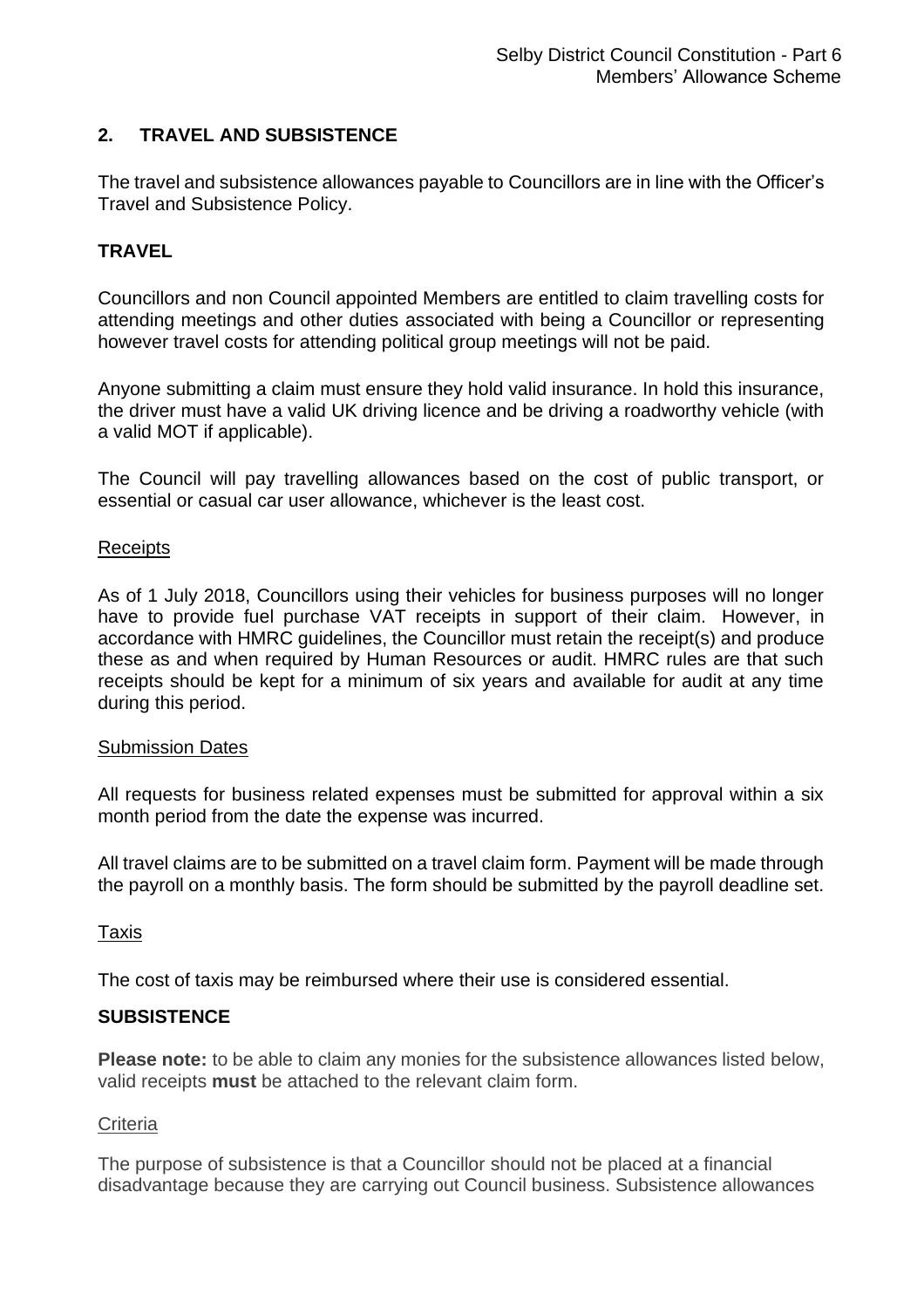are paid to reimburse expenditure which would not normally be made. They are not an additional remuneration to supplement pay.

The chief criterion for payment of subsistence, therefore, is that the Councillor will have had to incur additional expenditure on the purchase of a meal and that they will have been prevented from following their normal meal arrangements.

### **Subsistence Guidelines**

### Breakfast

This is payable where a Councillor starts work or training before 8.00 am. The current allowance for breakfast reimbursement is £8.07. Any expenditure above this rate will be funded by the Councillor.

## Lunch

This is payable if the Councillor is away from their place of work between midday and 2.00pm. "Away" is regarded as at least five miles from the work centre.

The current allowance for lunch reimbursement is £11.14. Any expenditure above this rate will be funded by the Councillor.

## **Dinner**

This is payable where the Councillor would arrive after 8.30pm having worked away from the office, and is returning to the work centre.

The current allowance for evening meal reimbursement is £13.81. Any expenditure above this rate will be funded by the employee.

### Overnight Accommodation

Before Members can claim for overnight accommodation, prior approval is required. This should come from Democratic Services.

# **3. MEMBERS' ICT ALLOWANCE**

Members will be paid a £10 monthly ICT allowance for home broadband and consumable only. This is combined into the basic allowance.

Where Members are provided with a tablet device by the Council then they will be subject to an acceptable usage policy for Members in line with that of the Council's ICT acceptable use policy for staff.

# **4. DEPENDENTS' / CHILD CARERS' ALLOWANCE**

Members will be able to be reimbursed on the production of receipts or evidence of expenditure, for costs incurred with regard to the care of their children or dependents when undertaking the following official duties:

• Attendance at a meeting of the Council including any Committee, Sub-Committee or Working Party of the Council;